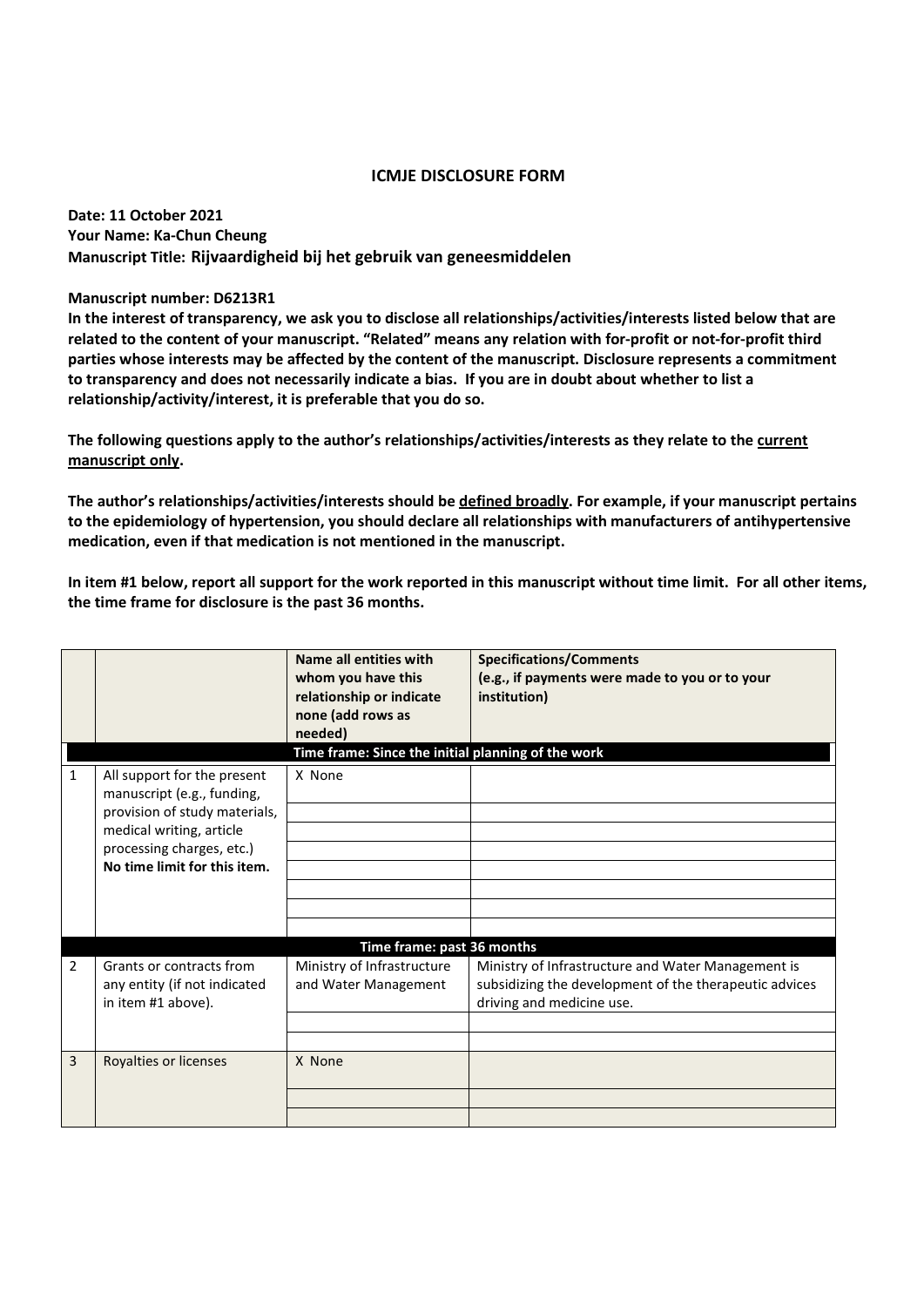| 4              | Consulting fees                                                                           | X None                                                                              |                                                                                                                                                                                                                                                                                                                                 |
|----------------|-------------------------------------------------------------------------------------------|-------------------------------------------------------------------------------------|---------------------------------------------------------------------------------------------------------------------------------------------------------------------------------------------------------------------------------------------------------------------------------------------------------------------------------|
|                |                                                                                           |                                                                                     |                                                                                                                                                                                                                                                                                                                                 |
|                |                                                                                           |                                                                                     |                                                                                                                                                                                                                                                                                                                                 |
| 5              | Payment or honoraria for<br>lectures, presentations,                                      | X None                                                                              |                                                                                                                                                                                                                                                                                                                                 |
|                | speakers bureaus,                                                                         |                                                                                     |                                                                                                                                                                                                                                                                                                                                 |
|                | manuscript writing or<br>educational events                                               |                                                                                     |                                                                                                                                                                                                                                                                                                                                 |
| 6              | Payment for expert<br>testimony                                                           | X None                                                                              |                                                                                                                                                                                                                                                                                                                                 |
|                |                                                                                           |                                                                                     |                                                                                                                                                                                                                                                                                                                                 |
| $\overline{7}$ | Support for attending                                                                     | X None                                                                              |                                                                                                                                                                                                                                                                                                                                 |
|                | meetings and/or travel                                                                    |                                                                                     |                                                                                                                                                                                                                                                                                                                                 |
|                |                                                                                           |                                                                                     |                                                                                                                                                                                                                                                                                                                                 |
| 8              | Patents planned, issued or<br>pending                                                     | X None                                                                              |                                                                                                                                                                                                                                                                                                                                 |
|                |                                                                                           |                                                                                     |                                                                                                                                                                                                                                                                                                                                 |
|                |                                                                                           |                                                                                     |                                                                                                                                                                                                                                                                                                                                 |
| 9              | Participation on a Data<br>Safety Monitoring Board or<br><b>Advisory Board</b>            | Committee on Fitness to<br>drive (Commissie<br>Rijgeschiktheid,<br>Gezondheidsraad) | At the request of the Ministry of Infrastructure and<br>Water Management, the Health Council periodically<br>issues advisory reports on developments in the field of<br>medical standards for fitness to drive.<br>https://www.healthcouncil.nl/about-us/the-<br>council/permanent-committees/committee-on-fitness-<br>to-drive |
|                |                                                                                           |                                                                                     |                                                                                                                                                                                                                                                                                                                                 |
|                |                                                                                           |                                                                                     |                                                                                                                                                                                                                                                                                                                                 |
| 10             | Leadership or fiduciary role<br>in other board, society,                                  | X None                                                                              |                                                                                                                                                                                                                                                                                                                                 |
|                | committee or advocacy<br>group, paid or unpaid                                            |                                                                                     |                                                                                                                                                                                                                                                                                                                                 |
| 11             | Stock or stock options                                                                    | X None                                                                              |                                                                                                                                                                                                                                                                                                                                 |
|                |                                                                                           |                                                                                     |                                                                                                                                                                                                                                                                                                                                 |
|                |                                                                                           |                                                                                     |                                                                                                                                                                                                                                                                                                                                 |
| 12             | Receipt of equipment,<br>materials, drugs, medical<br>writing, gifts or other<br>services | X None                                                                              |                                                                                                                                                                                                                                                                                                                                 |
|                |                                                                                           |                                                                                     |                                                                                                                                                                                                                                                                                                                                 |
| 13             | Other financial or non-<br>financial interests                                            | X None                                                                              |                                                                                                                                                                                                                                                                                                                                 |
|                |                                                                                           |                                                                                     |                                                                                                                                                                                                                                                                                                                                 |
|                |                                                                                           |                                                                                     |                                                                                                                                                                                                                                                                                                                                 |

## **Please place an "X" next to the following statement to indicate your agreement:**